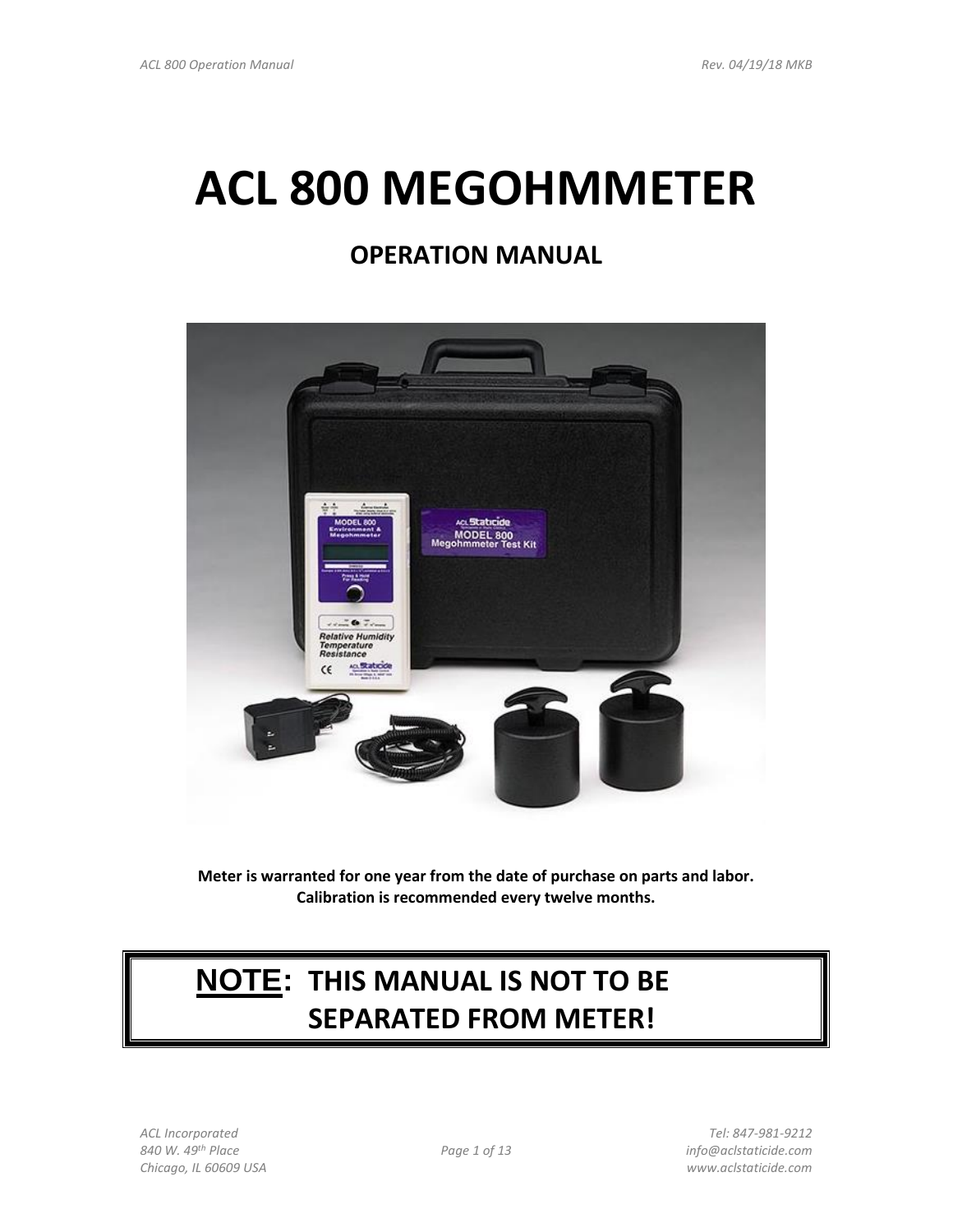# **ACL 800 Megohmmeter**

The ACL 800 Megohmmeter kit measures surface resistivity, resistance, temperature and humidity. It is designed to test conductive, dissipative, and insulative surfaces for electrical resistivity/resistance according to EOS/ESD, CECC, ANSI, ASTM and UL test procedures.

The internal parallel electrodes comply with DIN EN 100 015/1 and ASTM D257. The 5 lb electrodes can be externally connected for tests according to IEC 61340-4-1, ANSI/ESDA S4.1 & ANSI/ESDA S7.1. Optional concentric ring probe will allow compliance to ANSI/ESDA S11.11.

### **ACL 800 Megohmmeter Includes:**

- \* Tester
- \* Two 5-lb probes
- \* One ground cord
- \* Two accordion cables (monaural to banana)
- \* 110-volt power adapter (in the US only)
- \* 9-volt battery
- \* Foam-lined carrying case
- \* Certificate of calibration

# **Limits**

- $*$  Resistivity:  $10^3$  -10<sup>12</sup> ohms/sq.
- $*$  Resistance:  $10^3$  - $10^{12}$  ohms
- \* Relative Humidity: 10% 90%
- \* Temperature: 32°F to 100°F or 0°C 37.7°C if Celsius model was purchased
- \* Measuring voltage: 10v and 100v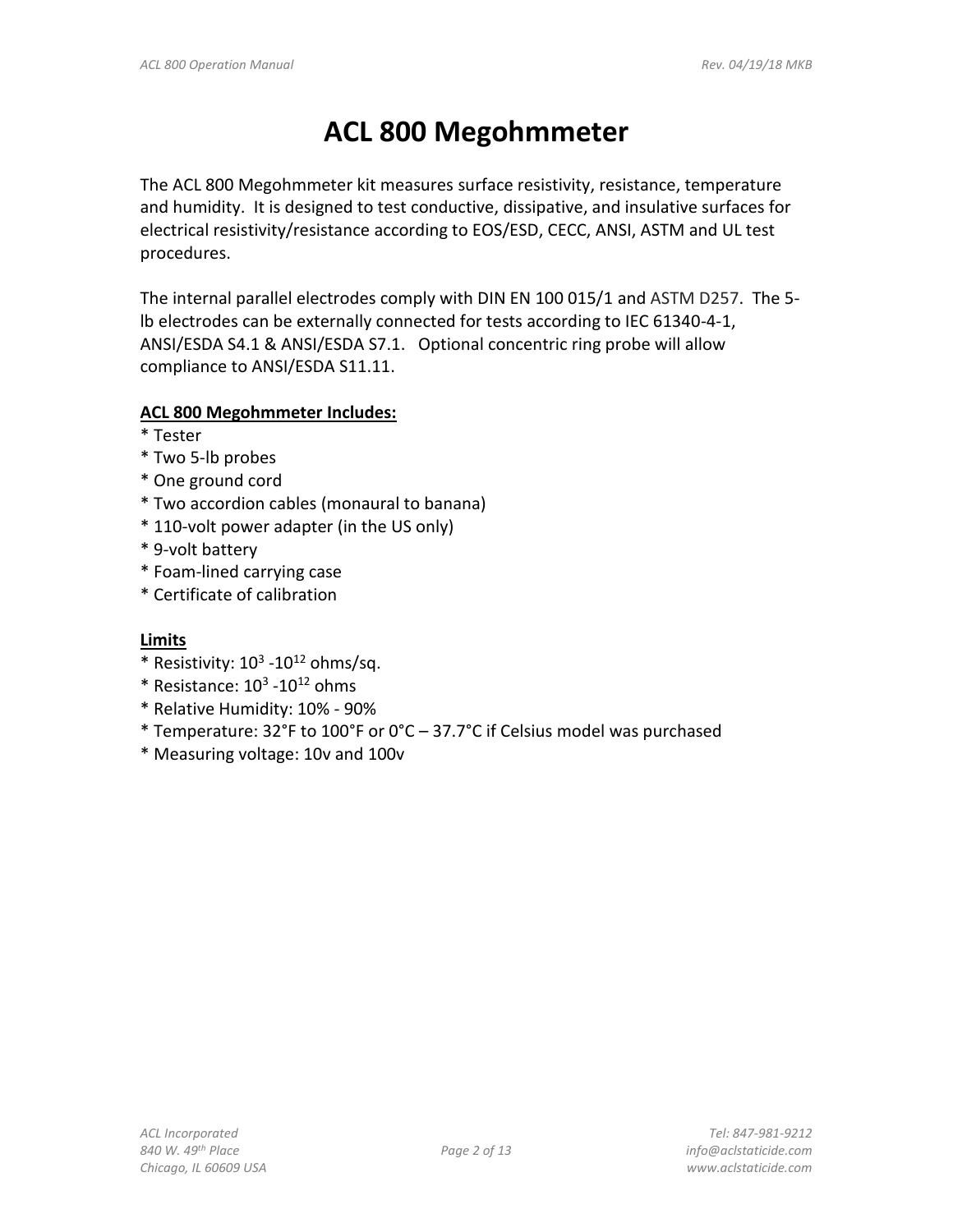## **INTRODUCTION**

The ACL 800 Megohmmeter is a dependable and easy-to-use audit kit for conductive and dissipative surfaces. This meter is designed to be used in all facets of material production including engineering, maintenance, quality control, incoming inspection, manufacturing, research, or sales departments for the testing of anti-static mats, floor finishes, paints, wrist straps, smocks, footwear, bags and containers.

When using the built-in electrodes, the meter's test values for surface resistivity are in ohms per square. When using the external 5-lb electrodes, the meter's test values for resistance are in ohms (although they are displayed in ohms/sq.).

#### **DECADE SCALE**

| 10 <sup>3</sup> |     | 1 kilohm           |  |
|-----------------|-----|--------------------|--|
| 10 <sup>4</sup> | $=$ | 10 kilohms         |  |
| 10 <sup>5</sup> | =   | 100 kilohms        |  |
| 10 <sup>6</sup> | $=$ | 1 meg ohm          |  |
| 10 <sup>7</sup> | $=$ | 10 meg ohms        |  |
| $10^8$          | $=$ | 100 meg ohms       |  |
| $10^9$          | $=$ | 1000 meg ohms      |  |
| $10^{10}$       | =   | 10,000 meg ohms    |  |
| $10^{11}$       | $=$ | 100,000 meg ohms   |  |
| $10^{12}$       |     | 1,000,000 meg ohms |  |

The test value is indicated on the LCD display. Unlike meters with LEDS that indicate only the decade within which the measured value falls, the ACL 800 will show the actual value.

27 meg ohms (2.7 x 10<sup>7</sup> ) is displayed as **2.7 e07 ohms/sq**

#### **TEST VOLTAGE**

The applied test voltages are 10v and 100v. According to ESDA standards S4.1, S7.1, and S11.11 one should choose 10v for conductive surfaces less than  $10^6$  and 100v for materials  $10<sup>6</sup>$  or greater. If the meter cannot apply the correct voltage automatically, it will advise you to change to the proper setting manually. Use the switch in front of the meter to change voltage setting.

As defined by the ESD Association, values indicate the following:

| Voltage    | Range                               | <b>Definition</b>  |
|------------|-------------------------------------|--------------------|
| 10 volt    | $<$ 10 <sup>6</sup> ohms per square | Conductive         |
| $100$ volt | $10^6 - 10^{11}$ ohms per square    | <b>Dissipative</b> |
| $100$ volt | $> 10^{11}$ ohms per square         | Insulative         |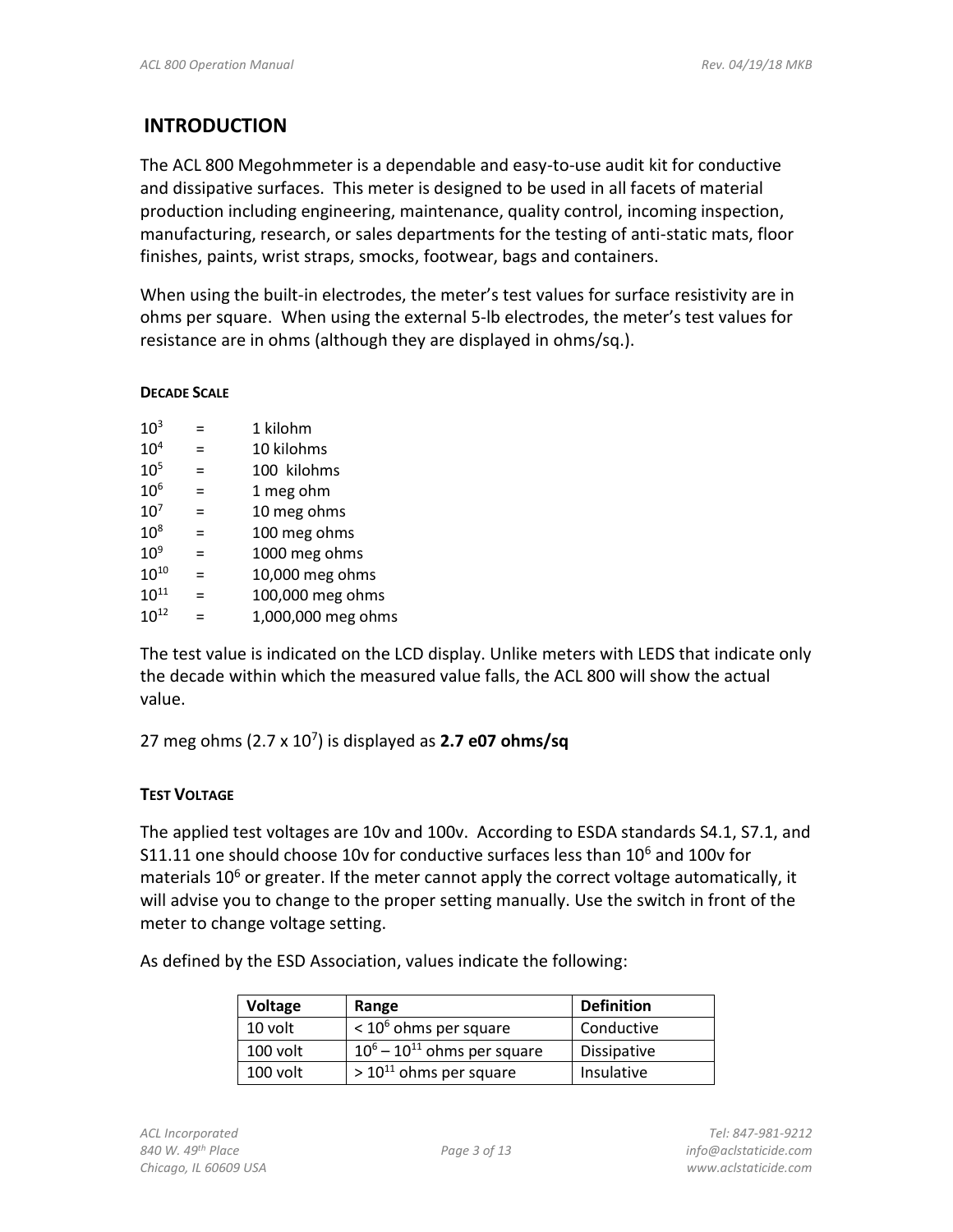#### **A NOTE ABOUT VOLTAGE**

In previous years, those desiring to measure resistivity or resistance followed the ASTM D264, ASTM 991, NFPA 56A or NFPA 99 test standards. These procedures required one to test at either 500 or 1000 volts. This caused concern regarding safety to the person performing the tests. The ESDA standardized the test procedures so that lower voltages could be used within specific ranges.

The ACL 800 meter uses a 9-volt battery. Some meters with 9-volt batteries do not give the accuracy needed to perform the test, especially at values higher than  $10^7$ . The ACL 800 is built with a transformer that converts the 9-volt charge from the battery to 10 volts or 100 volts (whichever value is selected). The meter applies a constant charge over the complete voltage range. Accuracy depends on applied voltage, temperature, and humidity.

#### **TEMPERATURE AND HUMIDITY**

Humidity and temperature affect the electrical properties of the material being tested. The combination of low humidity and low temperature will give the highest electrical resistance results and slowest dissipation times. At high humidity, a thin layer of water is condensed on or absorbed into the material being tested. This is true of hydroscopic additives that are incorporated into a material in order to increase the electrical conductivity. These additives will allow moisture to be absorbed into the materials to which they are added.

At elevated temperatures, the mobility of free electrons increases, thereby also increasing a material's conductivity. This is especially true for carbon black, metallic oxides, metals, and other substances. When the material is at a lower temperature, built-in stresses occur which may increase the resistance due to increased distance between the conductive additives. Thus, humidity and temperature must be known.

#### **RECORDING DATA**

ANSI/ESD Association and European CECC recognize the effect environmental conditions have on test measurements and specify in their standards that they are measured and recorded. It is possible to test or manufacture a material at high humidity and pass all the test specifications, but when the customer receives the material and uses it at a lower humidity or temperature the material fails to pass the specifications. This can cause rejections and loss of product.

Both ESD S4.1 ESD Protective Worksurface sections 6.2.4 and ESD S7.1-1994 Resistive Characterization of Materials Floor Materials sections 5.2.4 and 5.3.3 require reporting of temperature and humidity at the time of testing. ANSI/EOS/ESD-S11.11-1993 Surface Resistance Measurement of Static Dissipative Planar Materials section 11.0 B states, "report the conditioning period, relative humidity, and temperature."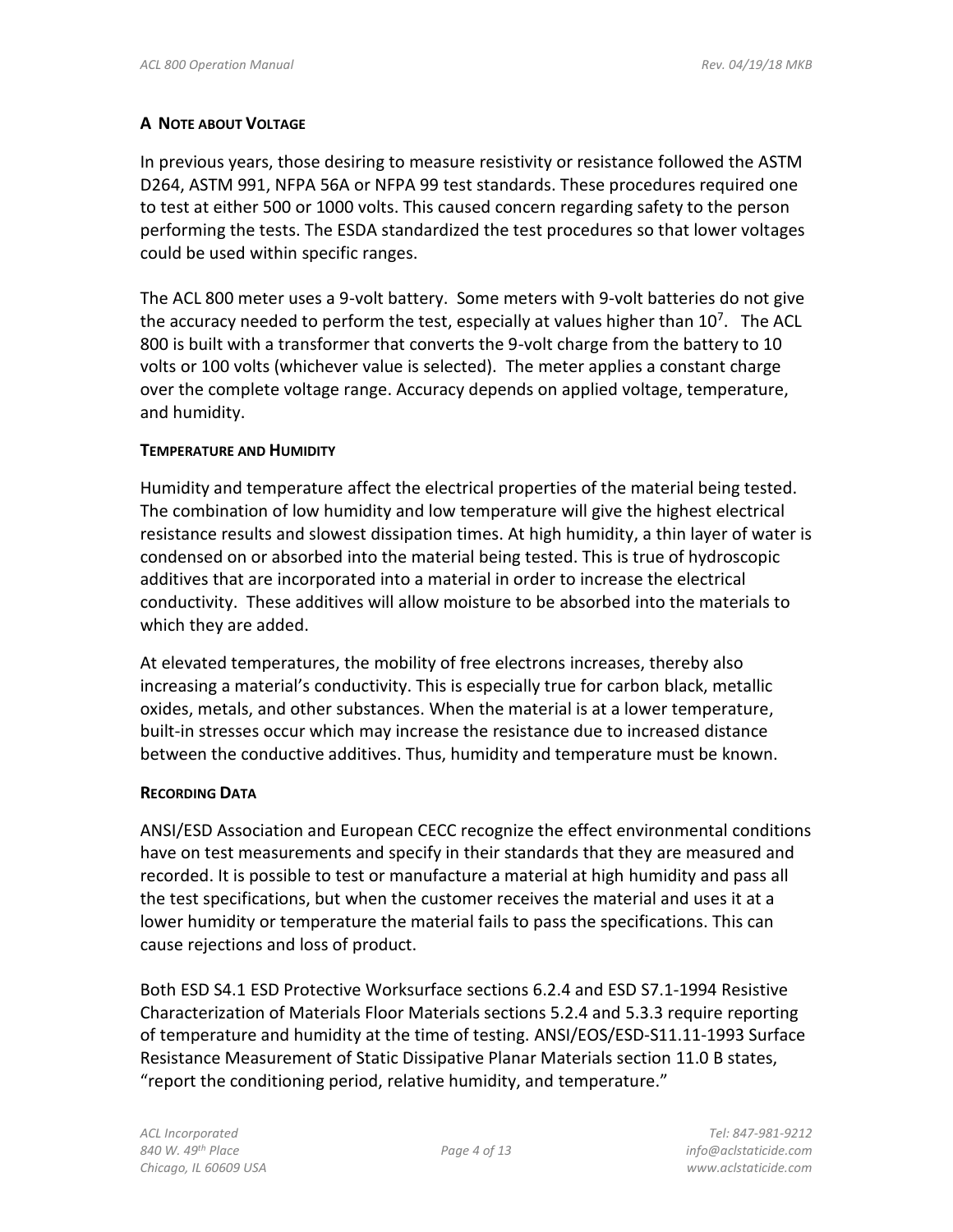#### **CALIBRATION**

Calibration is recommended annually. The ACL 800 meter comes with a NIST certificate when ordered. After one year the meters can be sent back to ACL Inc. for a new NIST certificate for a lab fee or it can be sent to a certified calibration lab (see page 11 for instructions). The meters also come with a CE mark approval.

### **MEASURING WITH INTERNAL ELECTRODES**

The parallel resistivity probe method complies with ASTM D257. It is used to give fast electrical resistivity measurements on flat homogeneous materials. It may be used on multilayered materials, but this should be noted along with the temperature and humidity values on the data report.

When the measurement is taken between the tester's two conductive rubber rails under the tester, the tester will indicate the surface resistivity of the material being tested.

- A. Prior to testing, make certain that surfaces to be tested are clean and free of contaminants.
- B. Allow the meter to acclimate to the atmosphere in which it will be used. Adjustment to new environmental conditions may take as long as a half hour.
- C. Place the meter on the desired surface to be tested.
- D. Move switch to desired test voltage position, either 10 or 100 volts, depending on the target range of the material.
- E. Press and hold the test button with approximately five pounds of applied force. The display will show the humidity and temperature. After approximately ten seconds, the meter will display the surface resistivity in ohms per square.

The meter will keep updating the display while the button is held down. The last reading will display for approximately twenty seconds after the button is released.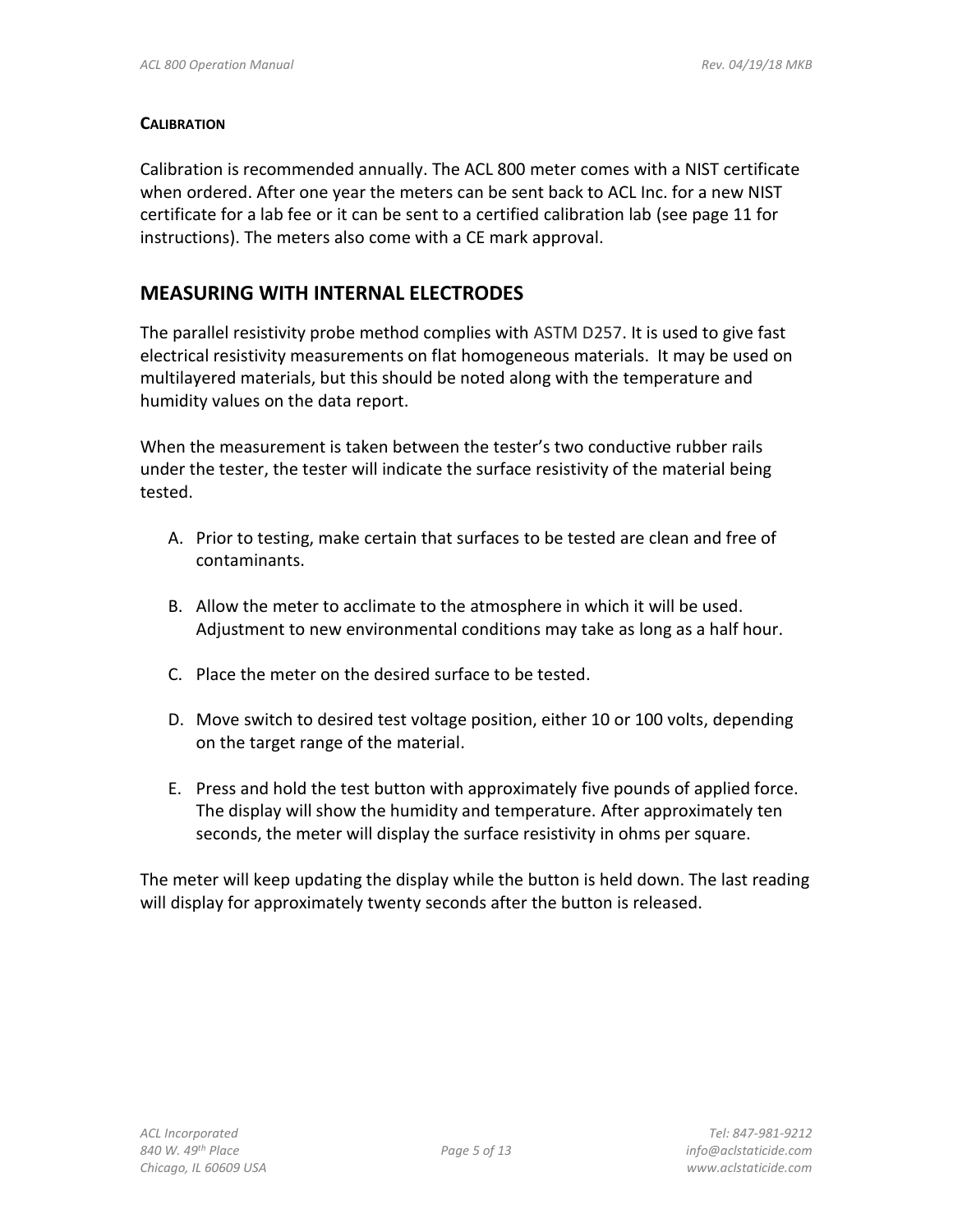### **MEASURING WITH EXTERNAL ELECTRODES**

When the measurement is taken using the 5-lb external probes, the tester will indicate the resistance of the material being tested once the button is pressed (value is in ohms, though the display says ohms/sq).



By connecting these probes to the ACL 800's sockets it is possible to measure Point to Point (RTT) Resistance, Surface to Ground (RTG), and Volume Resistance. Using these probes will allow compliancy with various standards including ANSI/ESDA S4.1 for Worksurface – Resistance Measurements, ANSI/ESDA S7.1 Resistive Characterization of Materials – Floor Materials.

When auditing is finished, unplug the cables and store probes in the protective case. If cables are left in the tester, the jacks will lose their elasticity as shown below:



If jacks are damaged or left in the open position, the internal probes will not engage when testing for surface resistivity.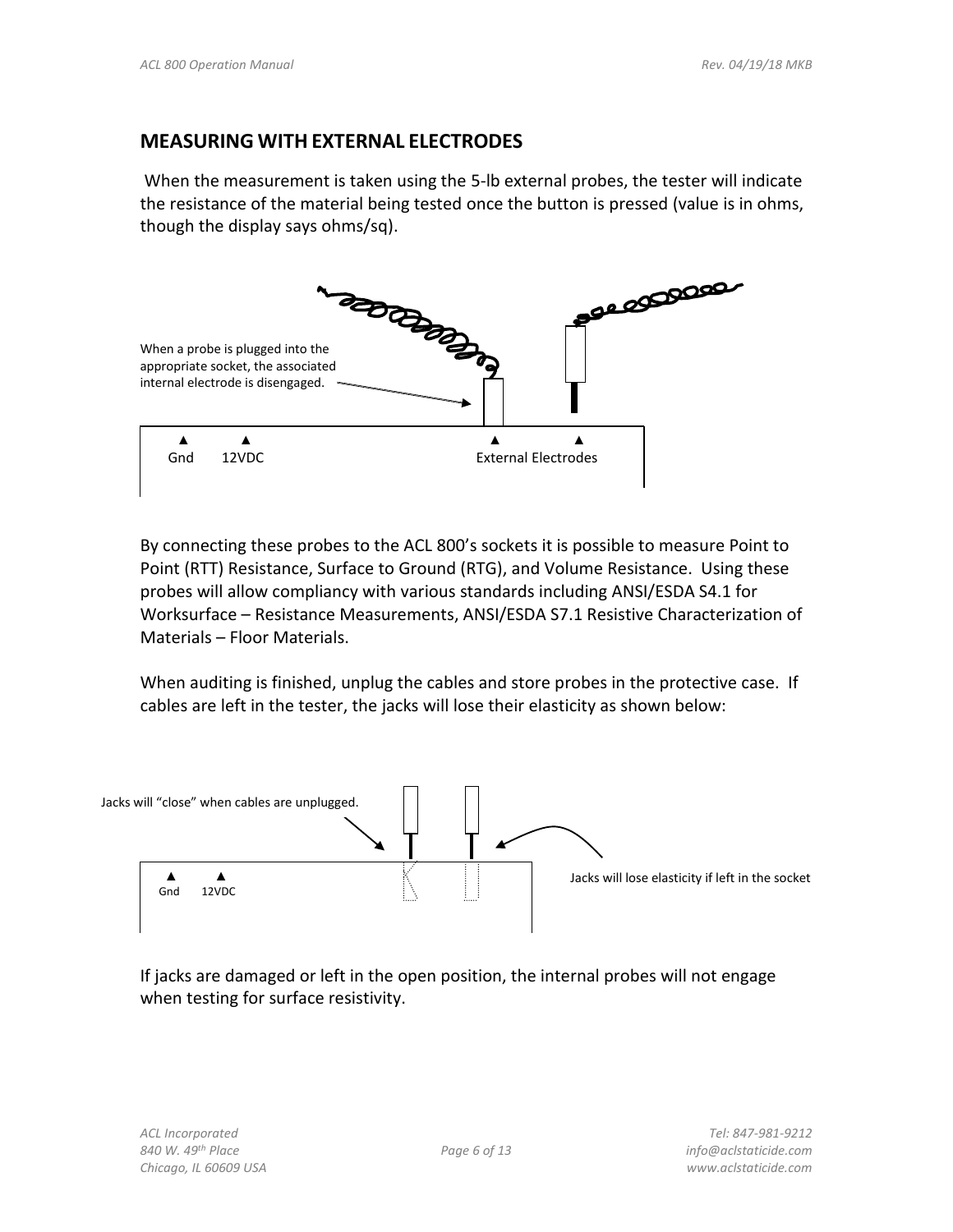#### **Measuring Resistance Point to Point (RTT)**

RTT measurements can be used for the evaluation of floors, chairs, carts, work surfaces and other ESD-controlled materials and products. Procedures vary regarding sample preparation, probe preparation and spacing of the 5-lb probes. Select and read the correct test procedure or standard for the desired measurement. Test procedures can be purchased from [www.esda.org.](http://www.esda.org/)

A. Connect one end of each of the banana test leads into the sockets of the meter. Connect the other end of the test coil cords into the 5-lb probes.



- A. Place both probes on the material according to test procedures or standard being used.
- B. Press the "TEST" button and the value will be displayed on the LCD. The meter will apply the correct voltage (10v or 100v) according to the value of what is measured.
- C. When performing test do not touch lead wires or probe. Avoid overlapping of lead wires. This will ensure accurate readings.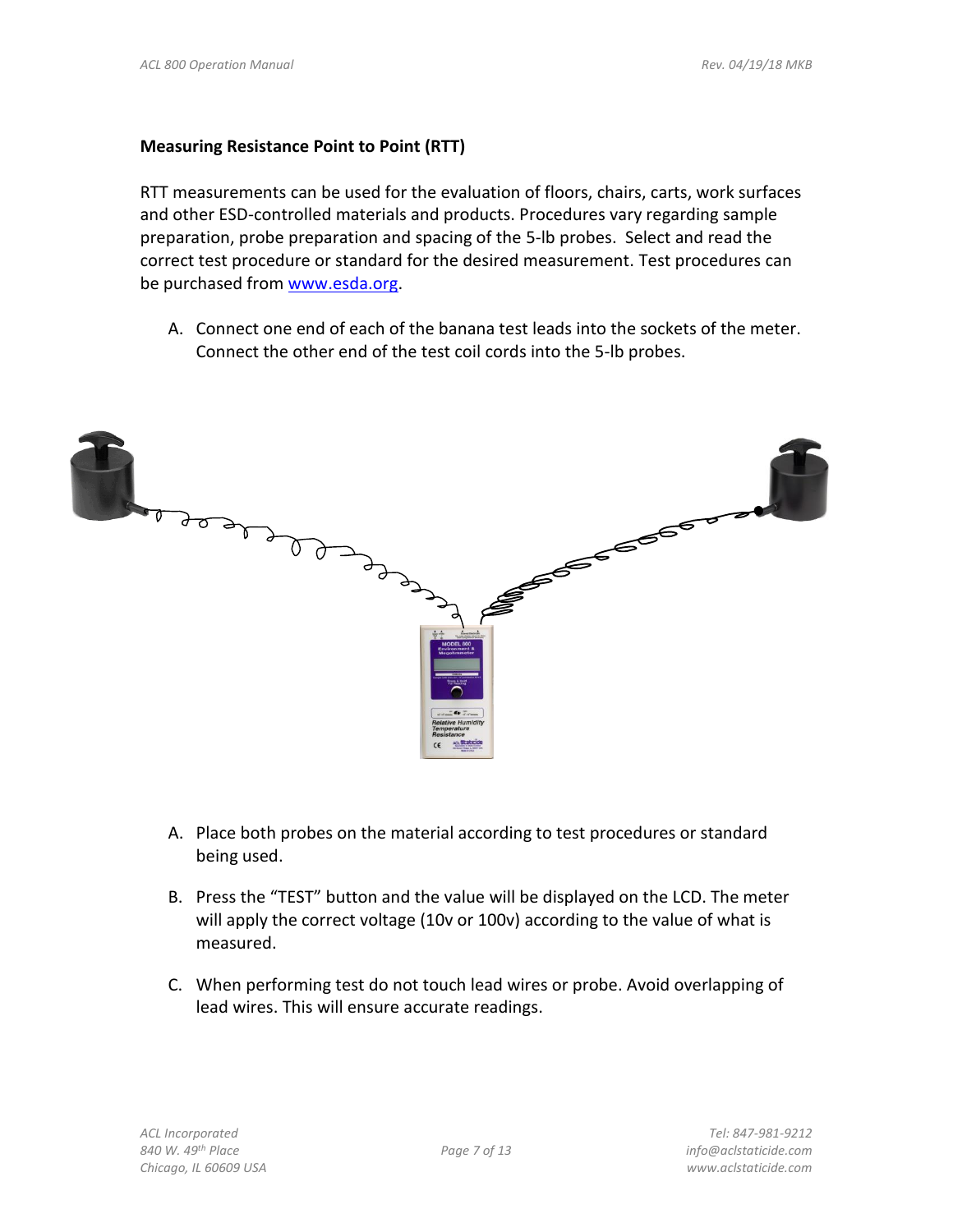AN EXAMPLE OF MEASURING RTT ON DISSIPATIVE FLOORING:

Taking routine measurements of tiles coated with dissipative floor finish is a key component of proper floor maintenance. Any problems that arise with the floor will be easily detected. Keeping a record of test results for temperature, humidity and electrical properties will provide a reference and will point toward a blueprint of traffic patterns on the floor. Good record keeping will ensure success when developing and maintaining a maintenance program.

To get an average measurement of a floor, map out a 4' x 4' section and conduct five tests (one at a time) within the square. Conduct a test for each side of the square and a final test diagonally through the center as shown in the drawing below.

Each RTT test utilizes the 5-lb probes placed three feet apart (36 inches). Connect the test leads to the meter. Attach a 5-lb probe to the end of each lead and place three feet apart as indicated above. Press and hold the "TEST" button on the ACL 800 meter until a value is displayed.



4' x 4' Section (not to scale)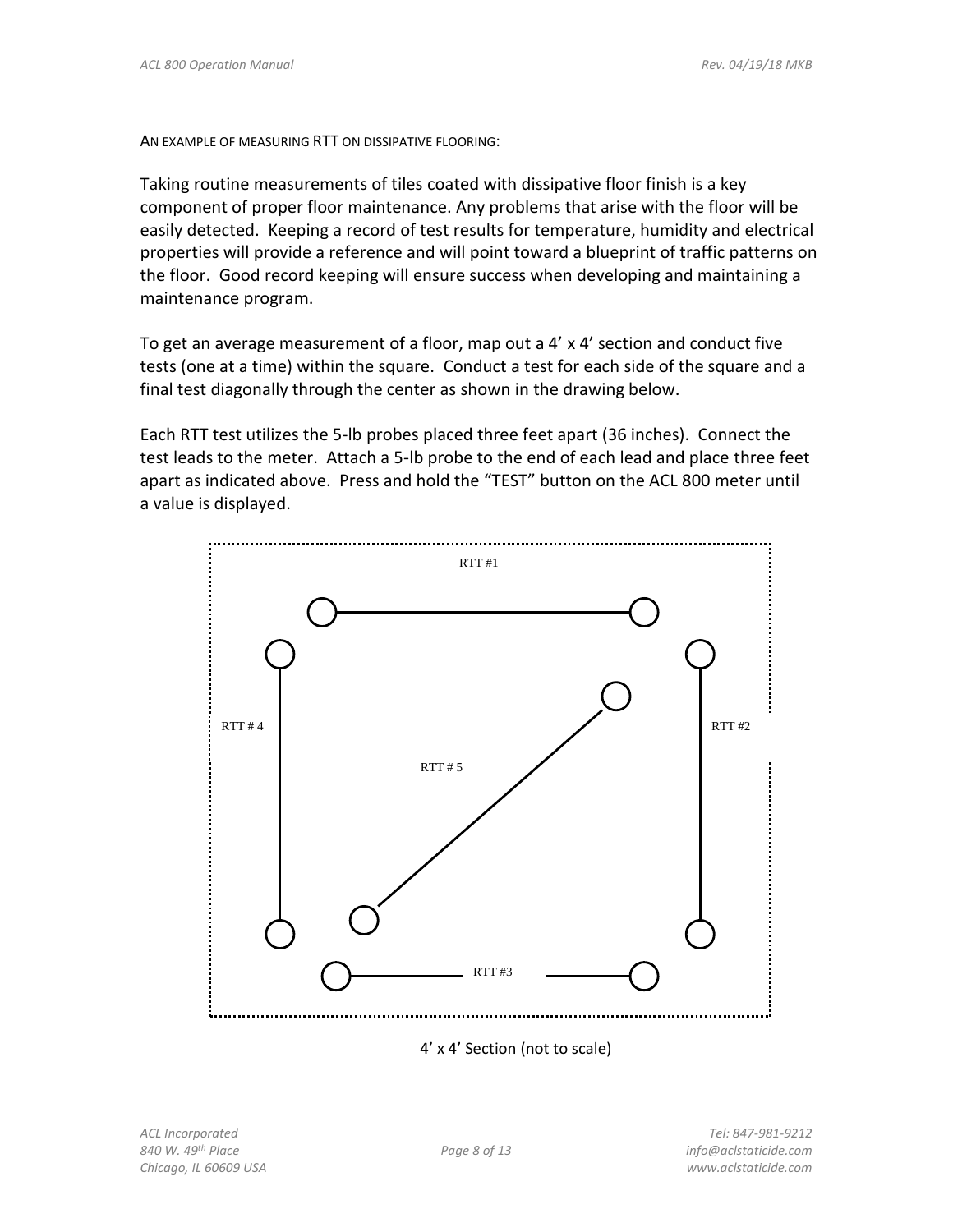#### **MEASURING RESISTANCE TO GROUND (RTG)**

Resistance to ground measurements can be used for the evaluation of floors, chairs, carts, work surfaces and other ESD controlled materials and products. Keeping a record of test results for temperature, humidity and electrical properties will provide a reference.

AN EXAMPLE OF MEASURING RTG ON DISSIPATIVE FLOORING:

For Testing Resistance on Floors, S7.1 requires a minimum of five RTG tests per 5,000 sq. ft. Connect the leads for the external probes to the meter.



Attach one lead to a 5-lb probe and place probe on the floor that's being tested. Attach the other lead to an alligator clip and connect to ground or a groundable point (RTGP). If using a ground adapter plug, plug the banana lead into the adaptor after the adapter is plugged into the receptacle.

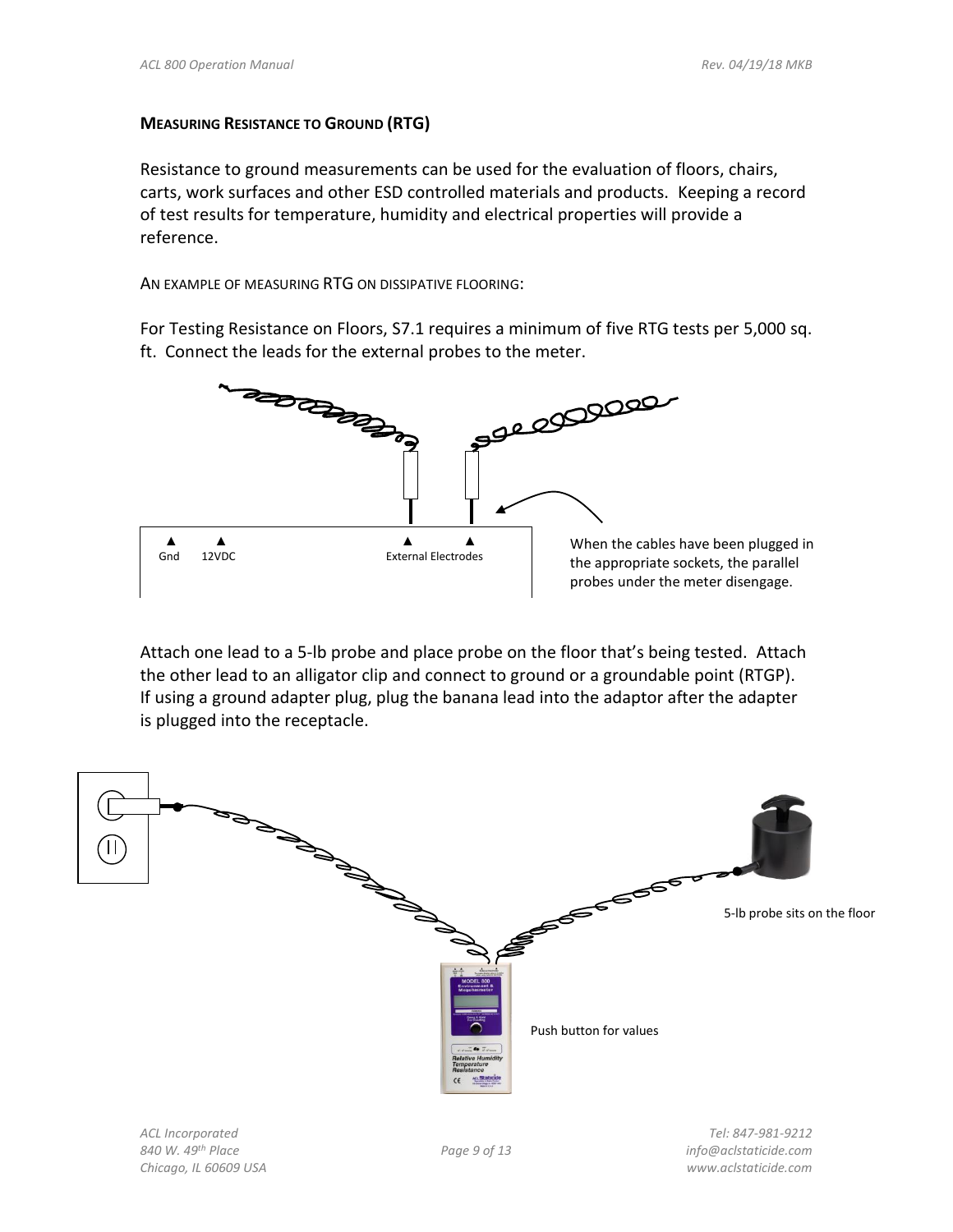AN EXAMPLE OF MEASURING RTG ON DISSIPATIVE TABLE MATS:

- A. To test RTG for a workstation, connect the first lead to the meter and to a 5-lb probe. Place the probe on the work surface. Connect the second lead from the meter directly to a ground source. If connecting to a groundable point, the test is "resistance to groundable point" (RTGP) and not "resistance to ground" (RTG). Use the alligator clip if necessary.
- B. Press the "TEST" button and the value will be displayed on the LCD. When performing test do not touch lead wires or probe. Avoid overlapping of lead wires. This will ensure accurate readings.
- C. Resistance values are in ohms. Record temperature, humidity and resistance.

If the range of your work surface is  $10^6$  to  $10^9$ , measure at 100v. The EOS standard says the dissipative range is  $10^6 - 10^{11}$  but commonly  $10^6 - 10^9$  is considered a pass.

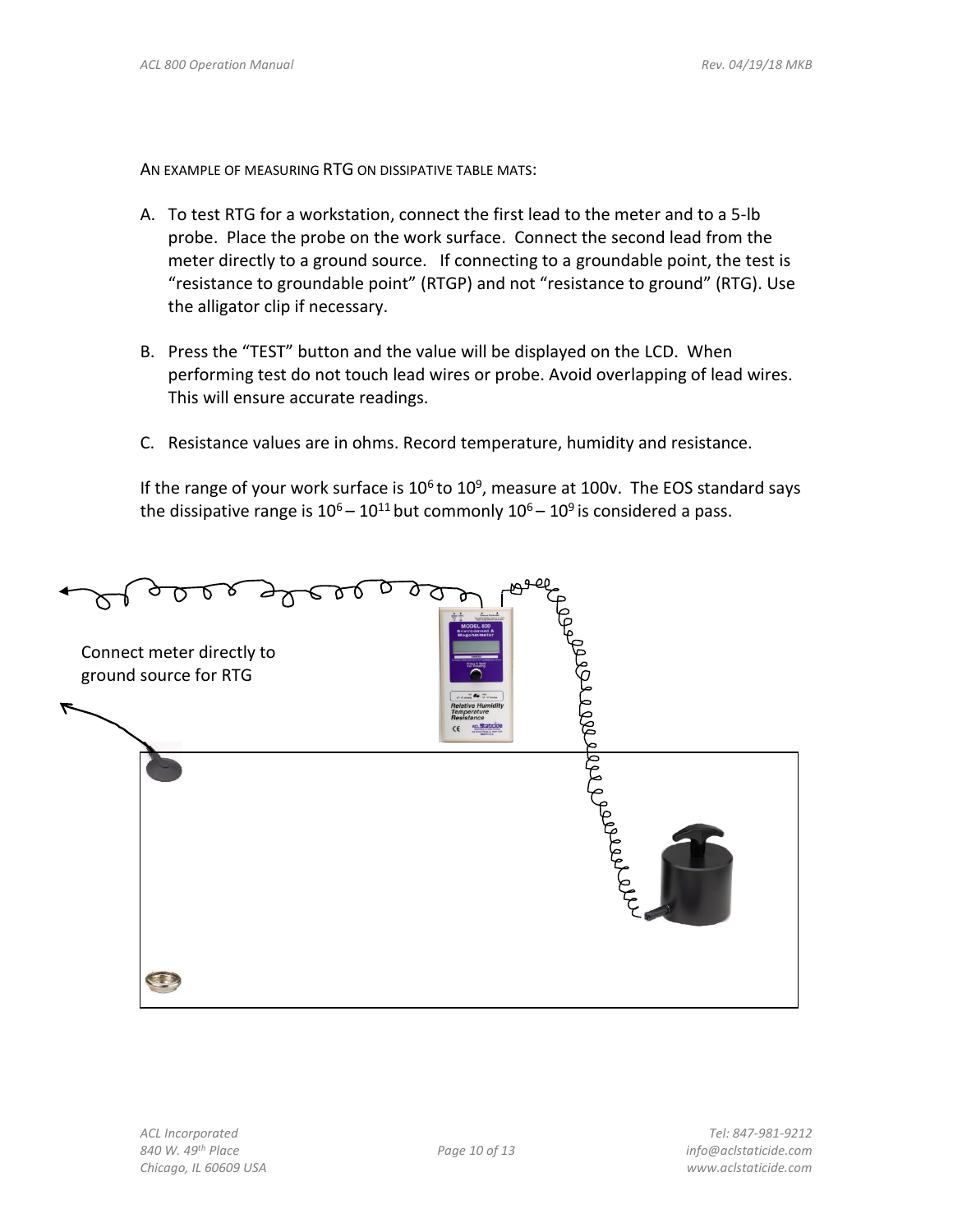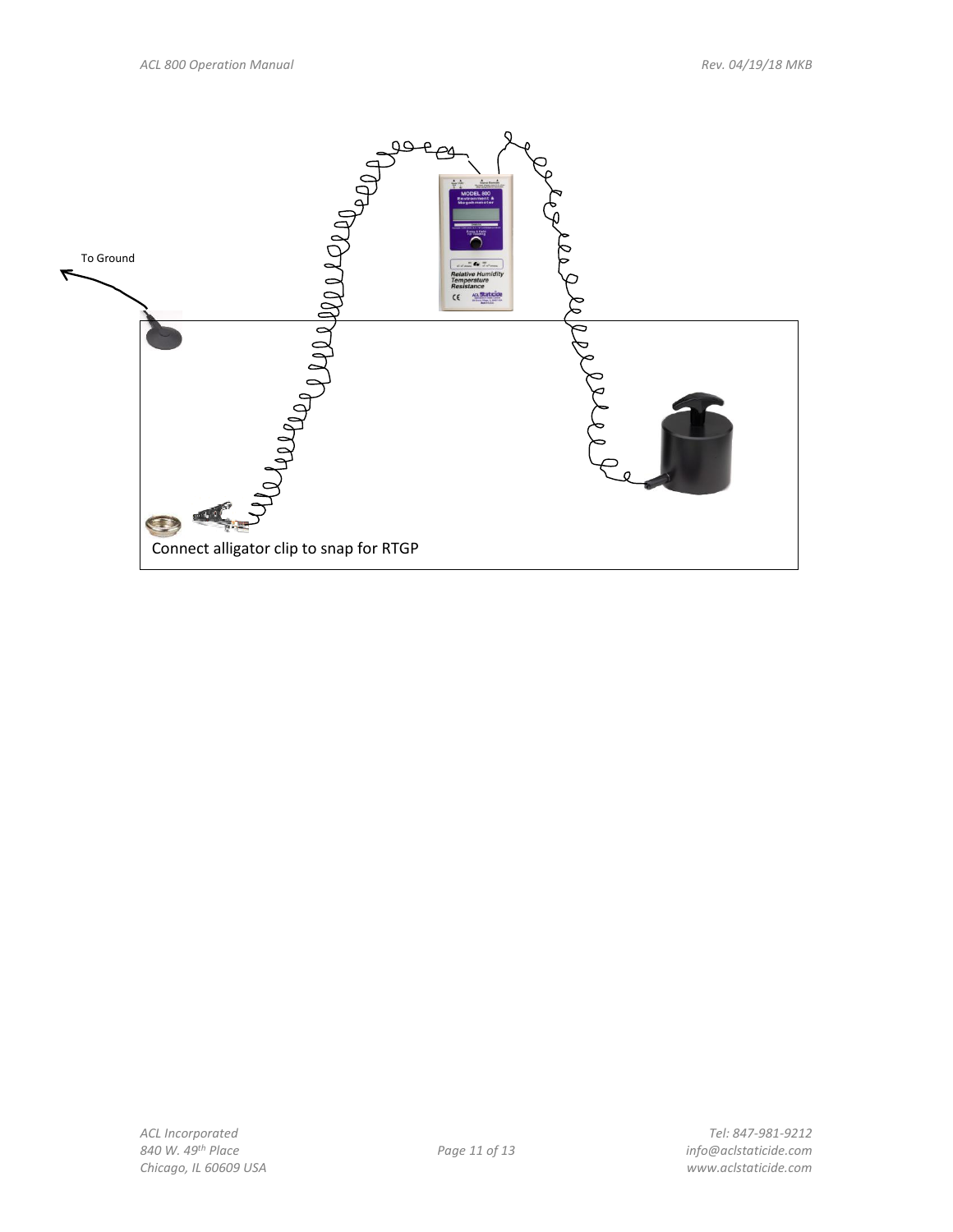#### **MEASURING VOLUME RESISTANCE**

Volume Resistance measures the electrical path through a material.

- A. Connect one end of each of the banana test leads into the sockets of the meter. Connect the other end of the test coil cords into the 5-lb probes.
- B. Place sample material on a conductive metal plate (such as stainless steel). Place one of the 5-lb probes on the material so that the material is sandwiched between the probe and metal plate. (See below)
- C. Place the second 5-lb probe on the conductive metal plate.
- D. Press the "TEST" button and the value will be displayed on the LCD. Volume Resistance is in ohms-cm.